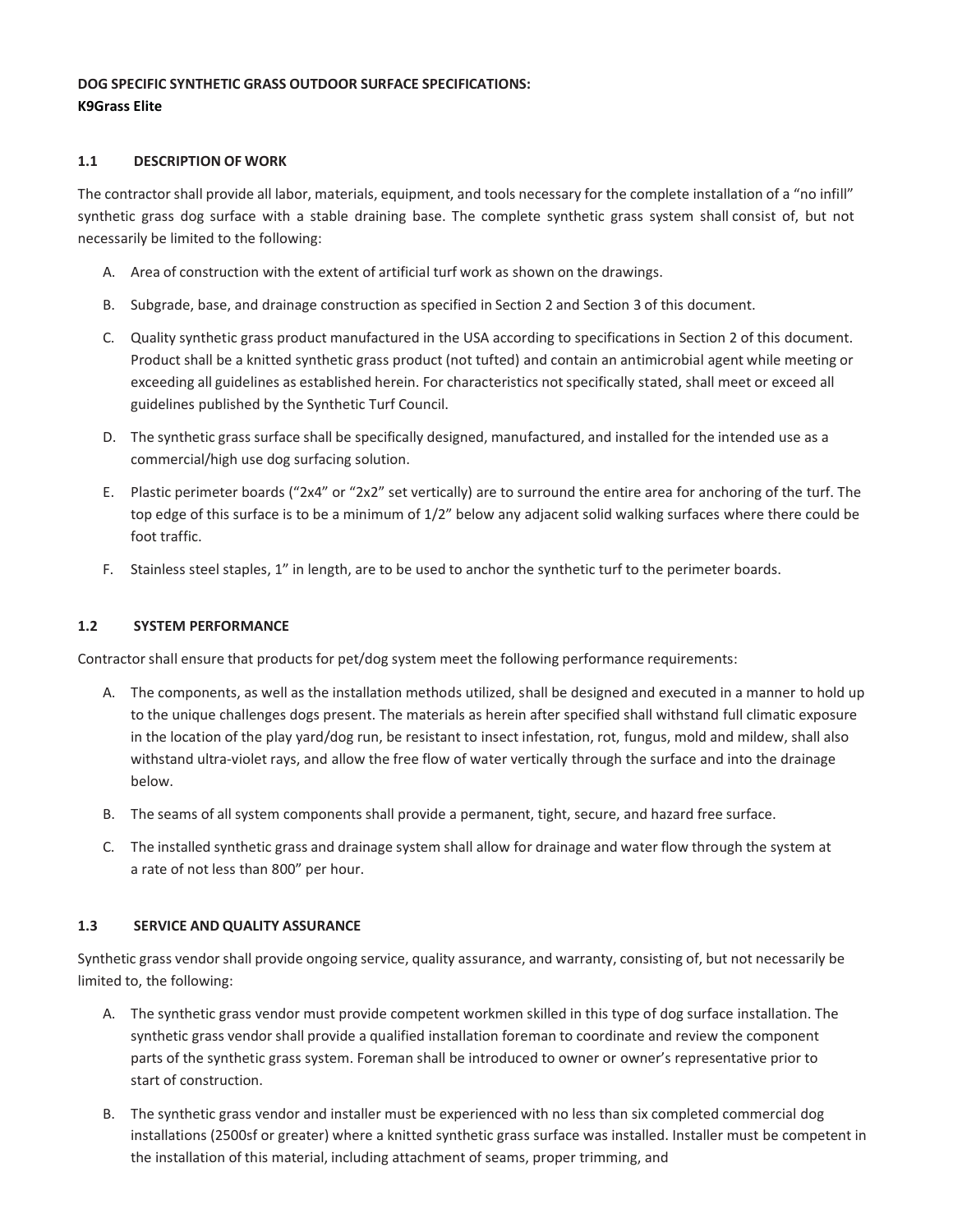attaching techniques, prior to the start of turf installation.

- C. The synthetic grass vendor shall submit its manufacturer's warranty, which warrants the synthetic grass product:
	- I. Provide coverage of synthetic grass for a minimum of fifteen (15) years from the date of substantial completion.
	- II. Warrant that the materials installed meet or exceed the product specifications.
	- III. Be from a single source (certified by manufacturer) covering workmanship and all materials.
	- IV. Assure the availability of exact or substantially the same replacement materials for the synthetic grass system for the full warranty period.
	- V. Include general wear and damage caused by UV degradation. The warranty may specifically exclude vandalism and Acts of God beyond the control of the manufacturer or installer.

## **1.4 SUBMITTALS**

Synthetic grass vendor must submit the following to owner or owner's representative with the official bid package:

- I. One (1) copy of the most recent installation reference list for projects of similar scope to this project completed in last five years.
- II. One (1) 12"x12" loose sample of proposed synthetic grass product.
- III. One (1) of the product warranty for proposed synthetic grass product.
- IV. One (1) copy of their maintenance instructions. These instructions will include all necessary instructions for the proper care and maintenance of the newly installed synthetic turf system.
- V. One (1) copy of edge details of proposed installation and terminations of synthetic grass system.
- VI. One (1) copy (if requested) of a signed letter from synthetic grass vendor certifying that the proposed synthetic grass product is manufactured in the USA.
- VII. One (1) copy (if requested) of independent laboratory test reports on system or components.
- VIII. Recommend there is drainage/water permeability test of sub-base.

## **2 PRODUCTS**

**A. Synthetic grass:** ForeverLawn K9Grass Elite

**Pile Weight:** 60 oz. /sy.

**Face Yarn Type:** Primary: Nylon monofilament; Secondary: Heatset textured nylon monofilament containing antimicrobial agent

**Yarn Count:** Primary: 4,550/7; Secondary: 4,200/8

**Pile Height (knitted):** 7/8" (+/– 1/8).

**Color:** Primary: Verde, Lime, Tan; Secondary: Turf Green

**Construction:** Knitted

**Antimicrobial Protection:** AlphaSan (manufactured into yarn)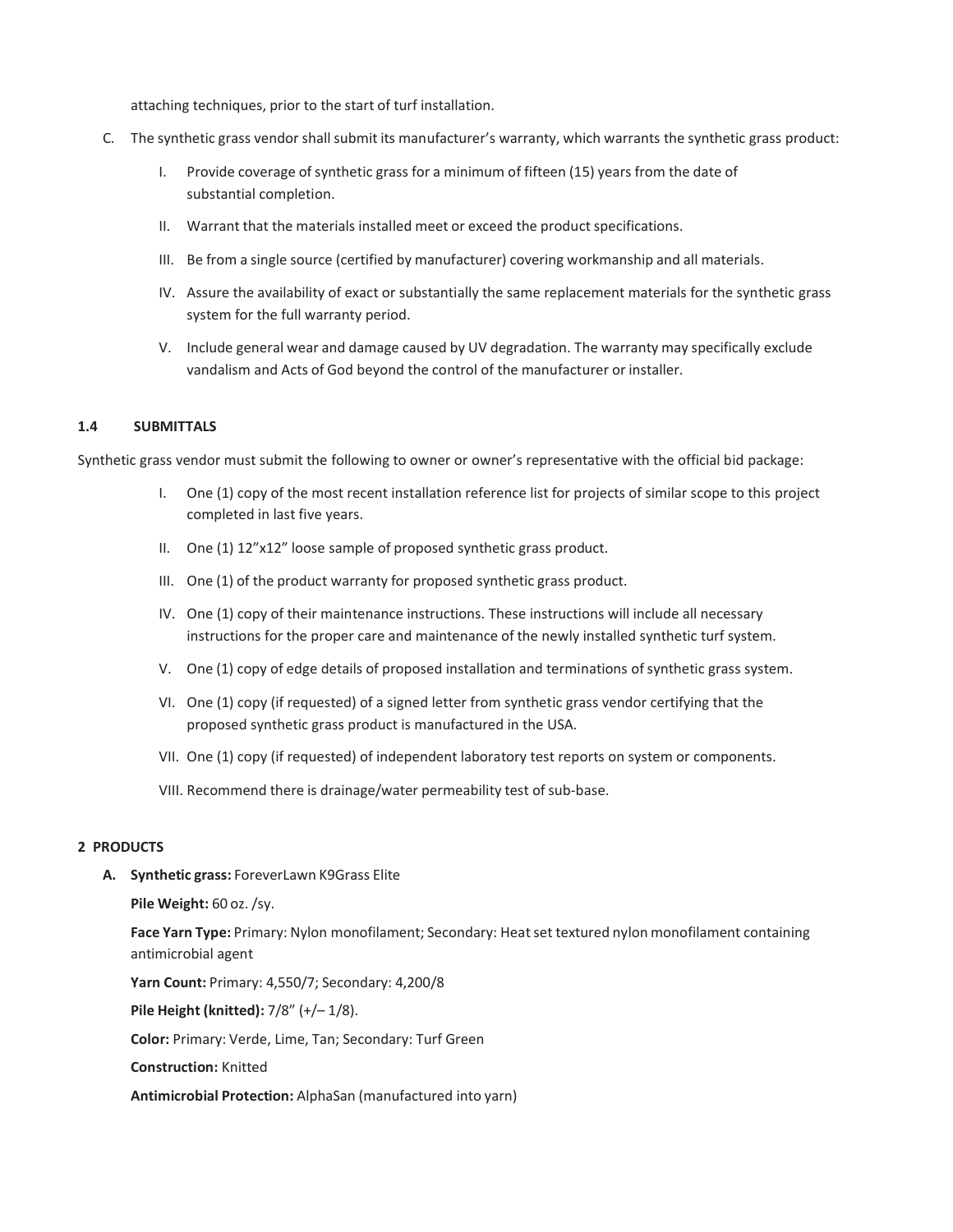**Tufting Gauge:** N/A – knitted product **Backing:** Flow-through knitted backing **Seaming:** Turf adhesive **Total Product Weight:** 65 oz./sy. **Finished Roll Width:** 15 ft. (4.6 m)

**Finished Roll Length:** Up to 150 ft. (45.72 m)

- I. The synthetic grass shall be delivered in 15-foot-wide rolls. The rolls will be laid out and installed as specified in the site layout and equipment placement drawings.
- II. All seams shall be installed and secured with approved turf adhesive. Seams secured with stitching alone shall not be acceptable.
- III. No infill material is to be used.
- B. Base and Attaching Components: Base is to be prepared using plastic "2x4" or"2x2" plastic board and secured using 1" length 1/4" crown stainless steel staples. Turf is to be secured around all edges.

### **3 EXECUTION**

# **3.1 BASE AND DRAINAGE CONSTRUCTION**

The synthetic grass base contractor shall strictly adhere to the installation procedures outlined under this section and by the engineer's drawings. Any variance from these requirements must be accepted in writing, by the synthetic grass vendor, and submitted to the owner or owner's representative, verifying that the changes do not adversely affect the performance or warranty.

- A. Excavation: Existing ground cover shall be excavated to the depth established on the excavation plan. The sub-grade shall also be compacted to a recommended 90% compaction rate.
- B. Plastic Nailer Board: The synthetic turf perimeter fastening structure shall be installed before the drainage aggregate.
	- I. Install a synthetic nailer board around perimeter and all penetrating objects. Nailer board shall be flush to grade (or as specified in site detail drawings) when adjacent to soft surface (i.e. natural grass, mulch). Nailer board shall be 1/2" to 3/4" below grade when adjacent to hard walking surface (i.e. concrete or tile).
	- II. This shall be the responsibility of the synthetic turf base contractor. See synthetic turf edge attachment detail.
- C. Base Drainage Aggregate: Installation of the free draining base aggregate of 3/8" to 5/8" clean compactable angular stone (any mix with fines in excess of 20% must be approved by manufacturer), shall follow procedures provided. If the sub-base does not permit liquids to freely percolate, auxiliary drainage is required. Base material must be installed to a recommended depth of 3 1/2". The drainage network and its existing elevations shall not be disrupted through ground pressures from trucks, dozers, or by any other means.
	- I. The stone shall be left firm and compacted while allowing the porosity and drainage capabilities of the aggregate profile.
	- II. The free draining base course should be designed to meet local soil and weather conditions. It must be installed to a minimum depth of 3 1/2" with a recommended compaction rate of 90%.